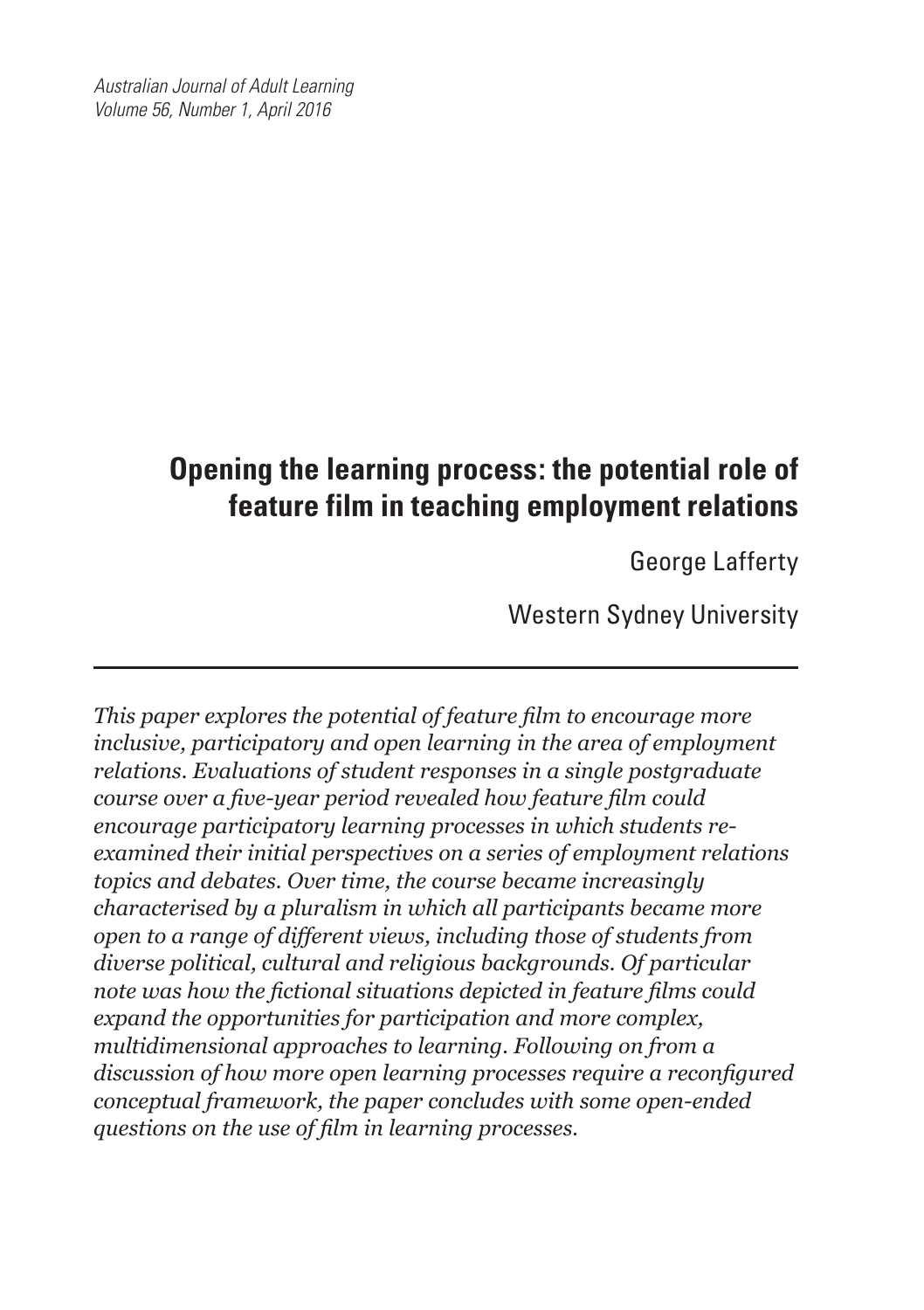*Keywords: Feature film, employment relations, openness, learning process.*

#### **Introduction**

The use of film in teaching and learning has attracted considerable attention for many years, across a wide and growing range of topics and subject areas – for example, medical sociology (Pescosolido, 1990), race relations (Loewen, 1991), ethnographic methods (Leblanc, 1998), sociology and social policy (Kennedy, Senses and Ayan 2011), politics (Chang and Cryer, 2009) and health education (Persson and Persson, 2008). This paper investigates the ways in which film, specifically feature film, might assist in achieving more open, inclusive and participatory learning processes in employment relations, which includes the sociology of work, industrial relations and human resource management. In doing so, it necessarily leads on to the potential roles of film, (to which TV and online audio-visual material could reasonably be added) in developing more complex intellectual and emotional responses that are irreducible to 'knowledge'.

The paper assesses the contributions of film to student learning in a single postgraduate course on strategic employment relations, taught over a ten-week period annually, between 2009 and 2013. The course had been re-designed to open up and evaluate different perspectives on employment relations issues, particularly through participation in seminar discussions, debates and case study analysis. The composition of each student cohort (between fifteen and thirty students) over the period was diverse, with a range of disciplinary backgrounds (encompassing arts, social sciences, business and law), nationalities (twenty countries represented overall), ages (a median of 32-36), with slightly more female than male students in each cohort (a ratio of approximately 55:45). The highest qualification for the great majority of students was a Bachelor's degree. Almost all the international students (around 40 per cent of each cohort) had no or very little work experience, while most of the local (Sydney) students had considerable work experience, with a sizeable sprinkling of middle managers.

Popular culture, including feature film, can play an important role in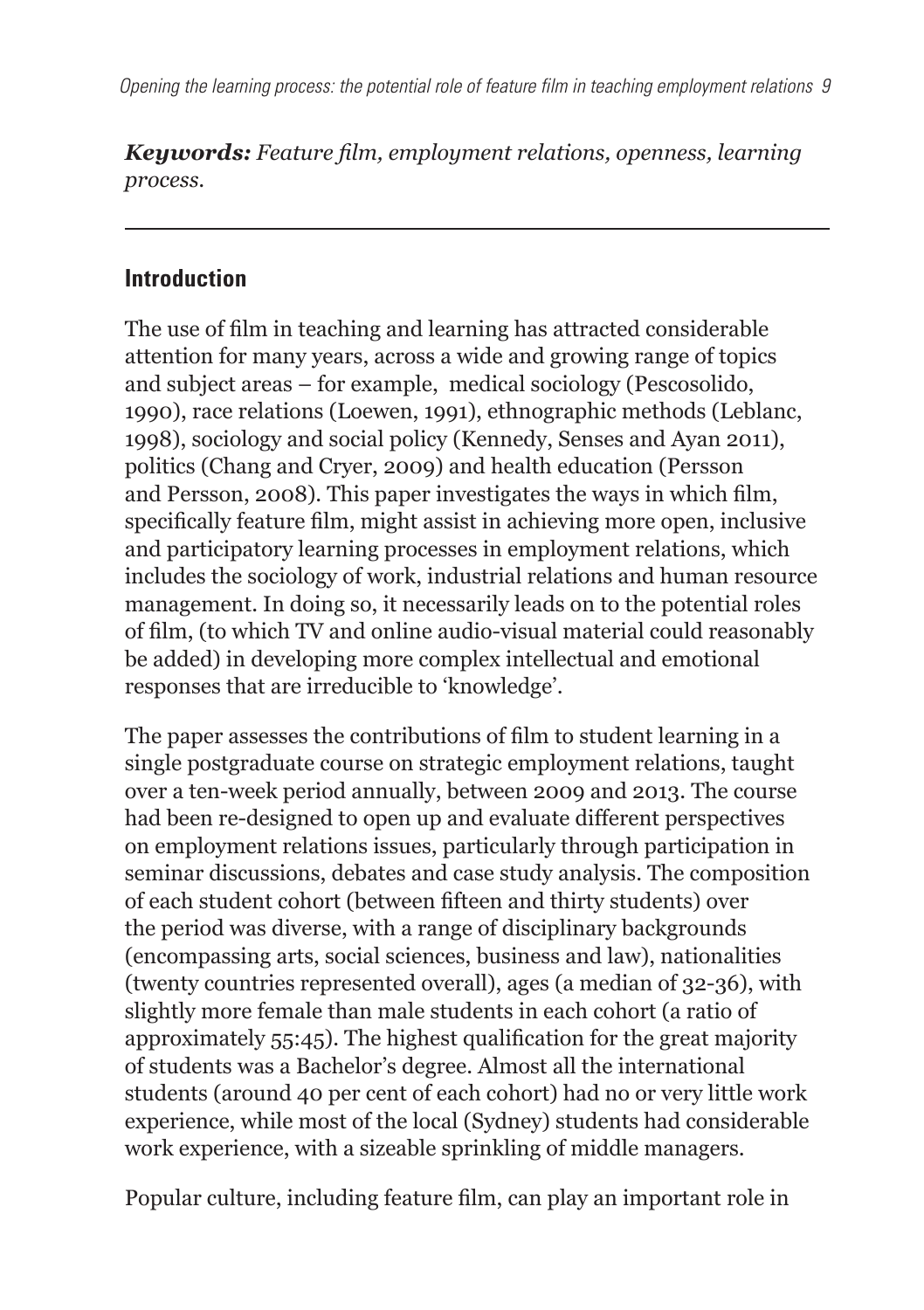how adult learners view themselves in relation to the world, providing informal learning experiences against which they can reposition themselves, reassessing their own views (Armstrong, 2008; Hall, 2001; Guy, 2007; Jarvis, 1999; Malcolm, Hodkinson and Colley, 2003; Tisdell and Thompson, 2007). Similarly, within the formal learning process, the situations depicted in feature films can enable students to draw on and complement their own experiences, as the dilemmas and challenges faced by the fictional characters resonate with events in their own lives. Significantly, identification and empathy with exploited, excluded or marginal groups can encourage a deeper appreciation of social, political and economic problems, conflicts and divisions (Batson, Chang, Orr and Rowland, 2002; Giroux, 2002; Schwandt, 2000; Stuckey and Kring, 2007; Tisdell and Thompson, 2007). Students' construction of their own narratives, therefore, can increase the possibilities for the emergence of a critical pedagogy that apprehends and examines prevailing power structures and relations.

The construction of such a critical pedagogy was a pivotal concern in this particular course, which sought to address the intersections between employment relations and broader societal issues of power relations, inequality and discrimination. Within this context, feature film offered the potential to open up multiple perspectives, through which students could identify and empathise with characters and situations which they may never have encountered previously. Thus feature film could encourage alternative narratives as a basis for engagement and critique, rather than the transmission of a single, didactic view (see Brown, 2011: 236). While an occasionally risky venture in terms of student responses, a form of transformational learning could be achieved, whereby students could gain new insights and ways of looking at their own work experiences (Brooks, 2004), which could in turn be brought back to inform and enrich class discussions.

The introduction of feature film to the study of employment relations could thus create possibilities for a critical workplace pedagogy through which adult learners could construct alternative meanings and interpretations to those promulgated by employers, which are predominantly oriented around closed neoliberal and managerial discourses of intensified individual competition and increasing corporate profitability (Wright, 2013; Yang, 2004; Subramaniam,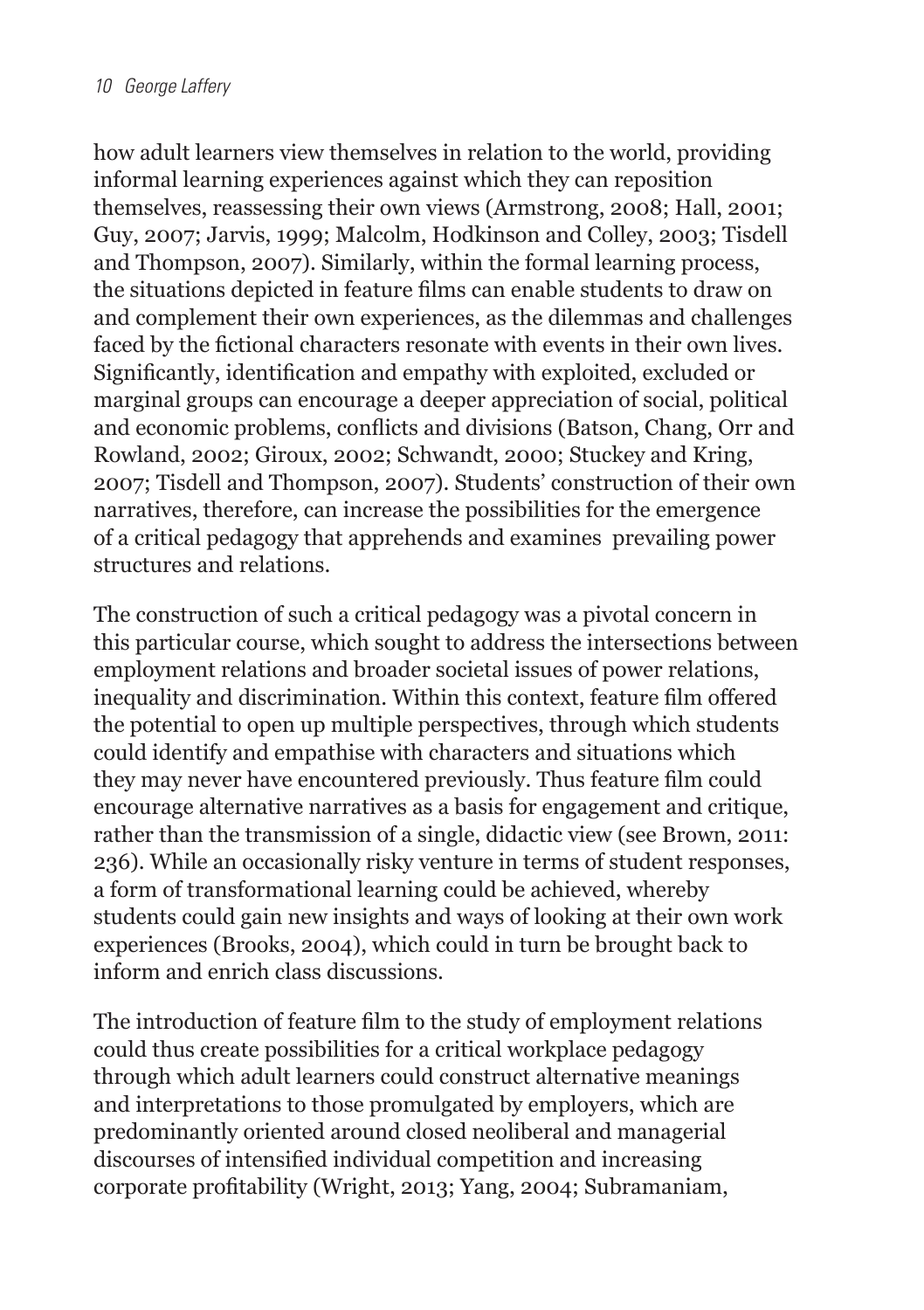Perrucci and Whitlock, 2014). A particular strength of feature film in this respect was its capacity to explore frequently neglected emotional aspects of workplace situations, while illuminating the situations of previously silent or excluded groups (see Brigden and Milner, 2013; Paré and Le Maistre, 2006). The shifting intersections of informal learning, formal learning and popular culture could offer opportunities to analyse and debate fundamentally moral issues – for instance, job losses or sexual harassment. Identification and empathy with fictional characters and the moral dilemmas they encountered, therefore, could lead to further questioning of the moral stances of all participants, not just students, as the previously uncontroversial became complex, confronting and contested.

The introduction of feature film into the formal teaching context, therefore, could add specifically 'human' dimensions (Wright, 2013: 14), bringing into question the ostensibly uncomplicated rationality of 'efficient' business decisions – a recurring event in the course discussed in this paper. The development of a critical workplace pedagogy in this respect represented a step further than the occasional introduction of a film to illustrate a particular issue, since it required a consistent change of approach to the learning process, through which multiple, often competing and even unanticipated perspectives were opened up. These phenomena all became unmistakable in the integration of feature films in this course.

#### **Film, closed learning and possible openings**

The origins of this paper lie in a remarkably *un*successful use of film in a teaching and learning context. An unexpected level of disinterest had greeted the showing of a sequence from the documentary, *The Corporation* (Akbar and Abbott, 2004), to a class of postgraduate coursework students in 2007. This was despite my prior confidence that the film's content and style were well-suited to the teaching context in which it was shown: a seminar/workshop session on how transnational corporations have transformed employment conditions globally. Subsequent discussions with students indicated that they felt intimidated by the 'talking heads' format of the film: they felt they were being talked at, rather than being engaged in a critical dialogue. In effect, they thought that the film was like a traditional lecture – with all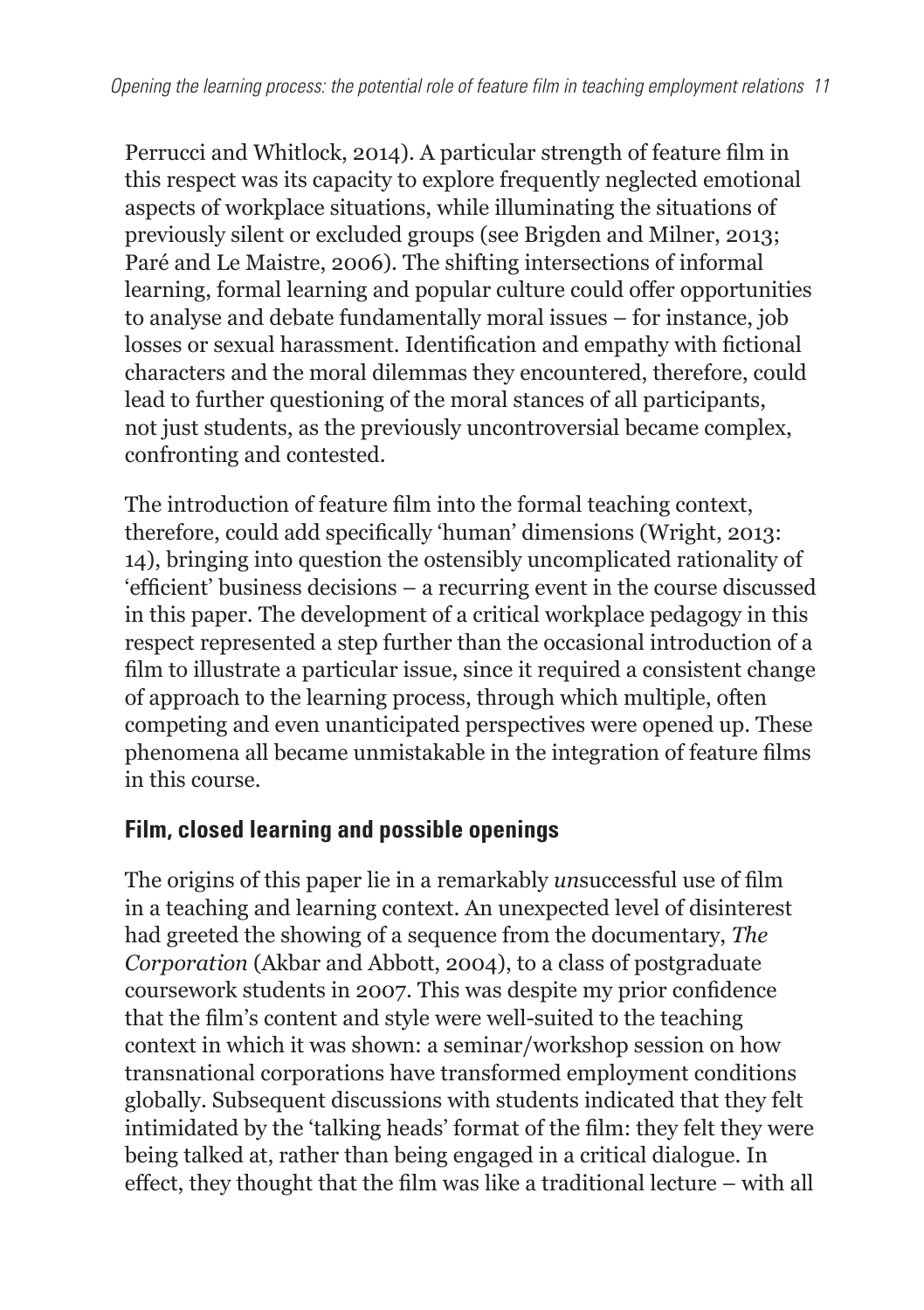that medium's advantages and limitations (Bligh, 2000; Dolnicar, 2005) – therefore adding little new in terms of the learning experience, as they had already attended a lecture on the topic. Students also indicated that they believed the content of the film was one-sided and that it left them little scope for alternative opinions – a major shortcoming, since the film was included as the focal point for debate on the topic. Students believed there was clearly a 'correct' view, the position endorsed in the movie and which they consequently, and not unreasonably, assumed was shared by the lecturer. Subsequent course evaluations confirmed that this perception was held across the student cohort. Students, then, withdrew into passivity rather than drawing upon the film to generate discussion: disengagement and closure were the outcomes. What factors were at play, leading to these generally negative student responses and learning outcomes, and how might they be addressed, to achieve greater, more meaningful participation and openness?

Some progress towards answering these questions was achieved in a quite different setting: a workshop at a US labour educators' conference. The workshop was oriented around the topic of workers and immigration – particularly the much-debated question of working class conservatism (see, for example, Nordlinger, 1967; Svallfors, 2006). From this general topic, the discussion then concentrated on an intensely controversial issue: why do many US workers, both union and non-union, remain resolutely opposed to 'illegal' Mexican immigrants – their legal status providing a further point of contestation – despite the apparently overwhelming evidence that these immigrants constitute no meaningful threat to the jobs of US workers?

One strategy discussed during the workshop was the use of a range of feature films, depicting the plight of many Mexican workers. Through viewing these films, US workers might identify more closely with the personal situations of the Mexican immigrants and come to question their own prior opinions on the 'border crisis'. This strategy, of the 'mile in their shoes' variety, meant addressing the issue at an emotional as well as intellectual level: 'the facts' may not be equally convincing to everyone, even without entering into debates on the reliability of 'facts'. The 'emotional' and the 'intellectual', therefore, came to be viewed as inseparable – and often indistinguishable.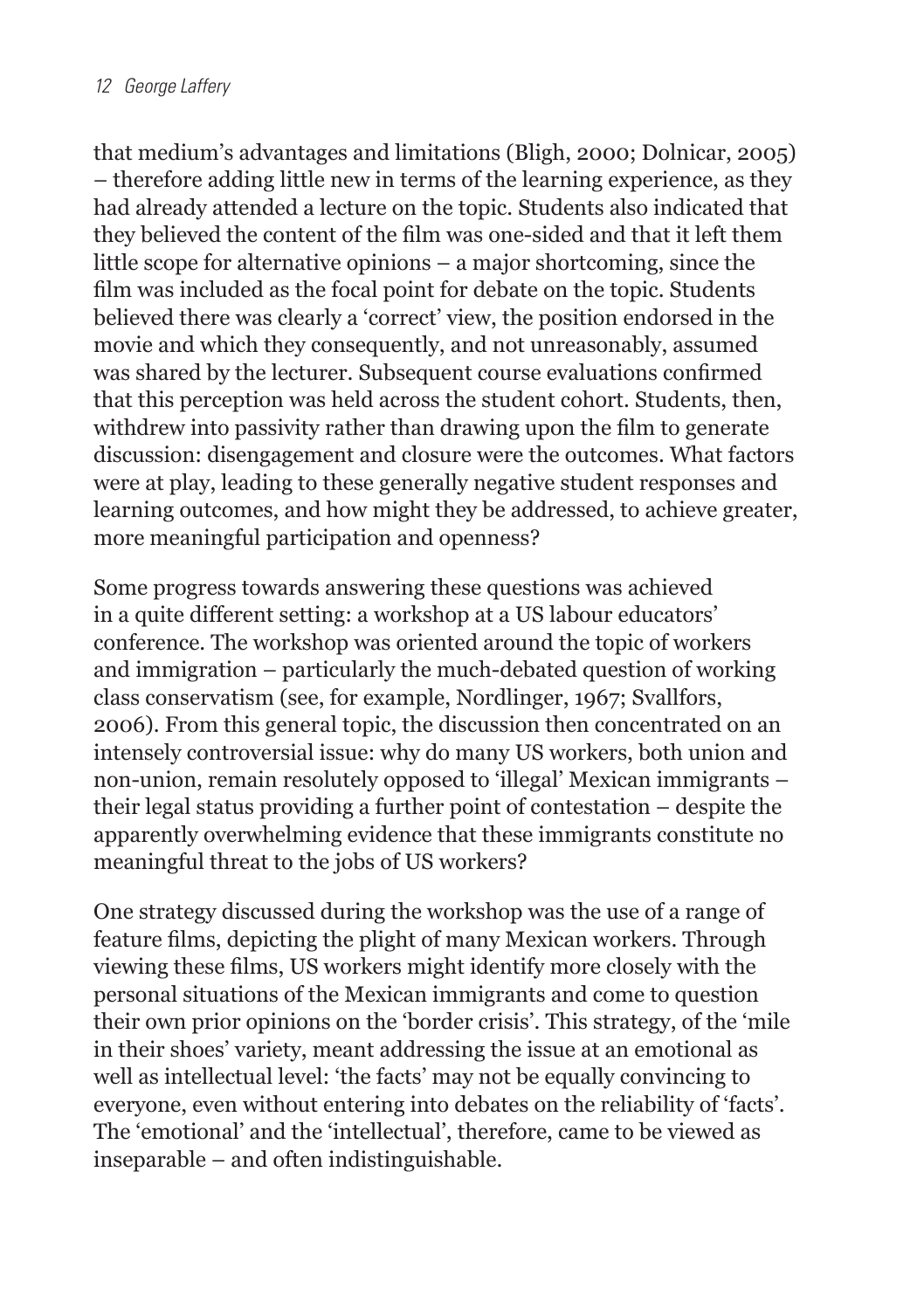Subsequent reflection on these two contrasting experiences led to the question of how film might be used most effectively in the employment relations learning process. The first film used in seeking to address this question was the Charlie Chaplin classic, *Modern Times* (Chaplin, 2003), which provides a caustic depiction of the Fordist assembly-line and Taylorist management techniques. The film, silent except for its celebrated closing scene in which the Tramp sings, was introduced, therefore, to encourage greater engagement by students, particularly by international students from non-English backgrounds. The first section of the film, approximately 15 minutes, entirely silent save for musical accompaniment, was shown. Focusing on the rigours of mass production, factory discipline and surveillance, this section's relevance to higher education teaching has been discussed by several authors (for example, Tolich, 1993). Students viewed the film in conjunction with seminar discussions and debates on unemployment and mass production techniques. Since the film was originally released in 1936, during the Great Depression, and the Global Financial Crisis had descended when the course was being taught, the discussion was given considerable contemporary relevance, enabling students to identify how certain themes remained consistent to the present.

Within this particular teaching and learning context, *Modern Times* created a common ground and even a common, non-verbal language, whereby the English-language difficulties of some international students were erased temporarily. Introduced primarily to add visual substance to the discussion of the topics, the film added a dimension of humour that encouraged student involvement and reduced any possible anxieties (Kaufman, 2002). Although many students were initially perplexed by the medium of the silent movie, most found *Modern Times* highly engaging, to the extent that they continued to discuss the issues for a considerable time after the end of the scheduled class. A significant number of students also specifically mentioned the film as a highlight when completing their course evaluations.

#### **Feature film, multiple learning dimensions and openness**

The use of film in the course was refined over successive offerings between 2009 and 2013, a total of twelve feature films being shown at different times, with varying degrees of effectiveness. After considerable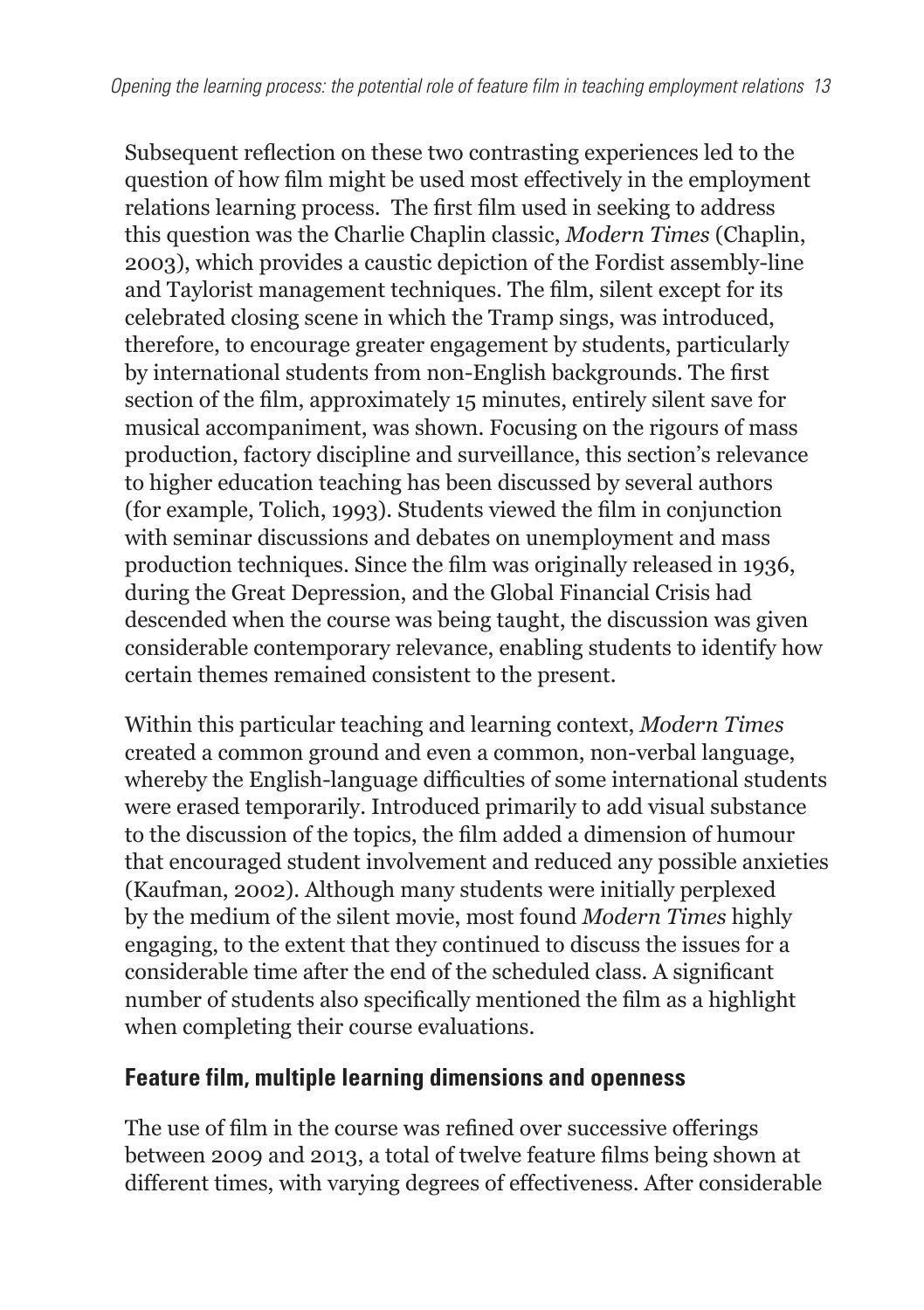experimentation, the four films discussed in the following section were used in addition to *Modern Times*, which continued to serve to a considerable extent as an ice-breaker in the course, opening up greater space for discussion and debate. Extracts from each film were shown where they could clearly contribute extra dimensions to the course's lectures, workshops, debates and case study analysis. Therefore, they were not introduced as a routine element of the course, being viewed only where they could add depth and new perspectives to class discussions and assessment. The evaluation of the effectiveness of each film extract also included scrutiny of the most appropriate timing for film showings – for example, before or after debates, or even both, in order to introduce issues before a debate and/or to amplify issues raised during debates.

An extract from *The Closet* (Le Placard) (Veber, 2001) was introduced during a class on equity policies and legislation. The film was shown in its dubbed rather than subtitled version, to make it more readily accessible for students from non-English-speaking backgrounds. Accountant François Pignon (Daniel Auteil) is in crisis: his personal relationships having disintegrated, he has just discovered he is earmarked for redundancy. Work, his only salvation, is about to be snatched from him. Suicidal and preparing to leap from his apartment balcony, he is interrupted by a neighbour, Jean-Pierre Belone (Michel Aumont), who eventually persuades him towards an alternative plan. This involves giving his management and co-workers the impression that he is gay – an impression to be achieved through anonymously sending mocked-up photos of Pignon embracing a male companion to the company, which manufactures condoms. According to Belone, management will be unable to fire him if they are to maintain their carefully cultivated appearance of employment equity. Pignon protests: 'I thought it over. Your strategy won't work. I can't fake being gay. I'm no actor, I'll get exposed!' To which Belone replies: 'You're right. If you camp it up, you'll be a flop. … You'll pull it off if you do nothing at all. Just stay the shy, discreet person they've known for years. What'll change is how they perceive you.'

From this core premise, a series of previously improbable events inevitably ensues. The only constant, as his world is transformed around him, is Pignon's own unchanged behaviour. Alarmed at the probable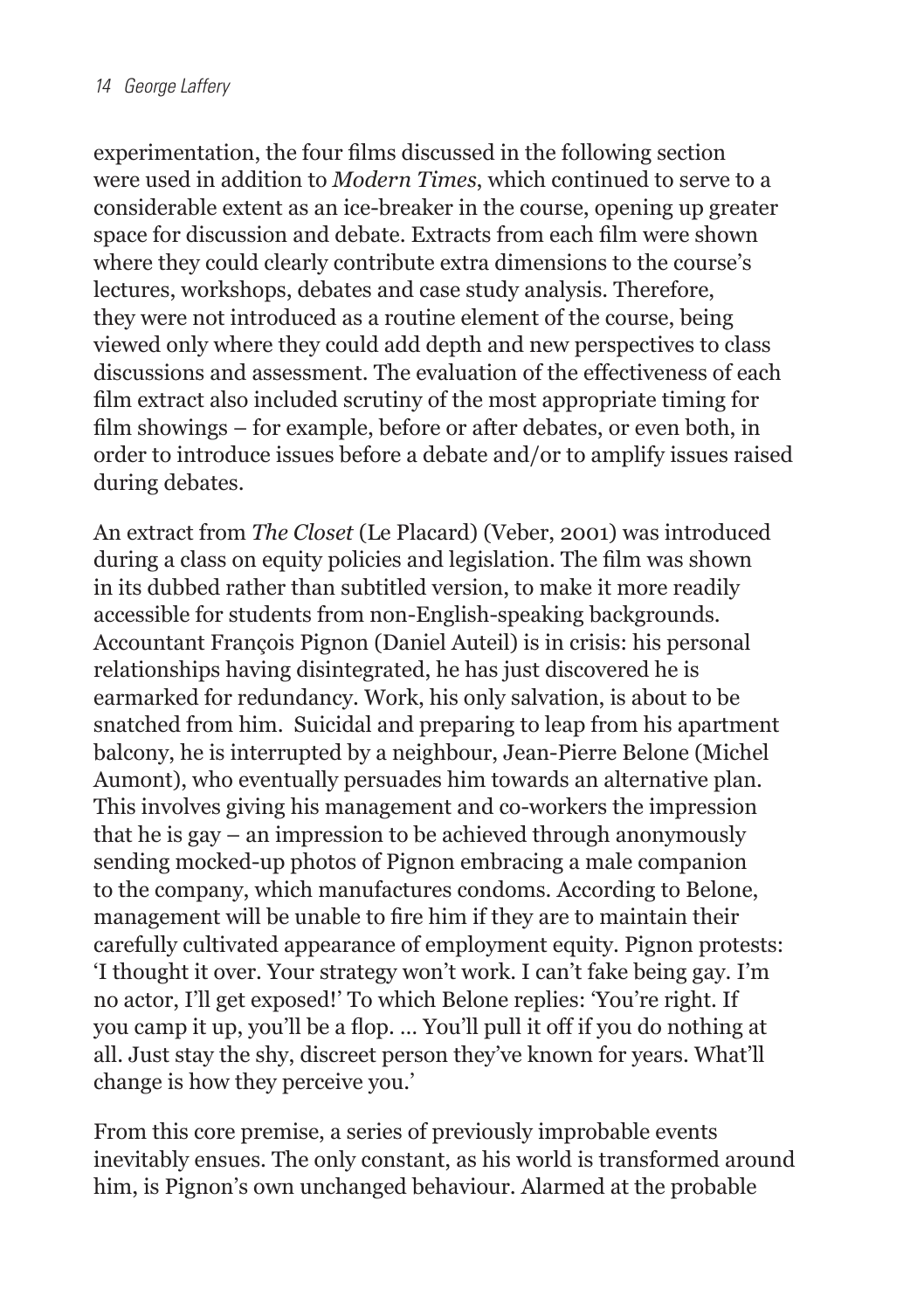consequences of firing him, the company's management becomes suddenly desperate to keep him. Pignon not only retains his job but goes on to achieve an unforeseen popularity and glamour, even attaining minor celebrity status at the local Gay Pride festival. The film thus enabled students to identify the multiple dimensions of employment equity legislation and policies – as the company was forced to act against its own informal culture of discrimination, standing in stark contrast to its formal commitment to equity. It helped to demonstrate, in conjunction with other elements of the course, how a deeply embedded, persistently sexist and homophobic organisational culture could be rapidly and very publicly disowned and dismantled, when the company's profits and core market were threatened. Students were also able to address, through a case study and a debate, the complexity of organisational decision-making, policies and procedures on equity in employment.

Following the gentle humour of *The Closet*, students were then confronted by a film depiction of a highly aggressive, often unscrupulous all-male workplace where equity was not a consideration. *Glengarry GlenRoss* (Foley, 1992), based on the play by David Mamet, focused on the desperate, even illegal efforts of a group of Chicago real estate agents to save their jobs. The movie's most celebrated scene was written specifically for the film version: Blake (Alec Baldwin), a highly successful, brutally aggressive salesman, has been drafted in from the Mitch and Murray central office to address the branch's salesmen in order to boost flagging sales. He proceeds to berate three of them – Shelley Levene (Jack Lemmon), George Aaronow (Alan Arkin) and Dave Moss (Ed Harris) – informing them that only two would still be with the company in a week, following a sales contest: 'Third prize is you're fired'. The fourth salesman, Ricky Roman (Al Pacino), is safe for the present, as he is a star performer. This is the scene used in the course, with reference to the topics of bullying and workplace voice and silence. Intimidation is present in almost every word uttered by Blake – for example, 'If you don't like it, leave' – thus presenting students with a graphic illustration of a workplace in which only one voice, that of management, is permitted. There are no sympathetic characters, as the agents proceed to lie, cheat and steal their way to sales, amidst their own feelings of resentment, despair and outrage. The scene was a revelation for many students, particularly those with little or no work experience,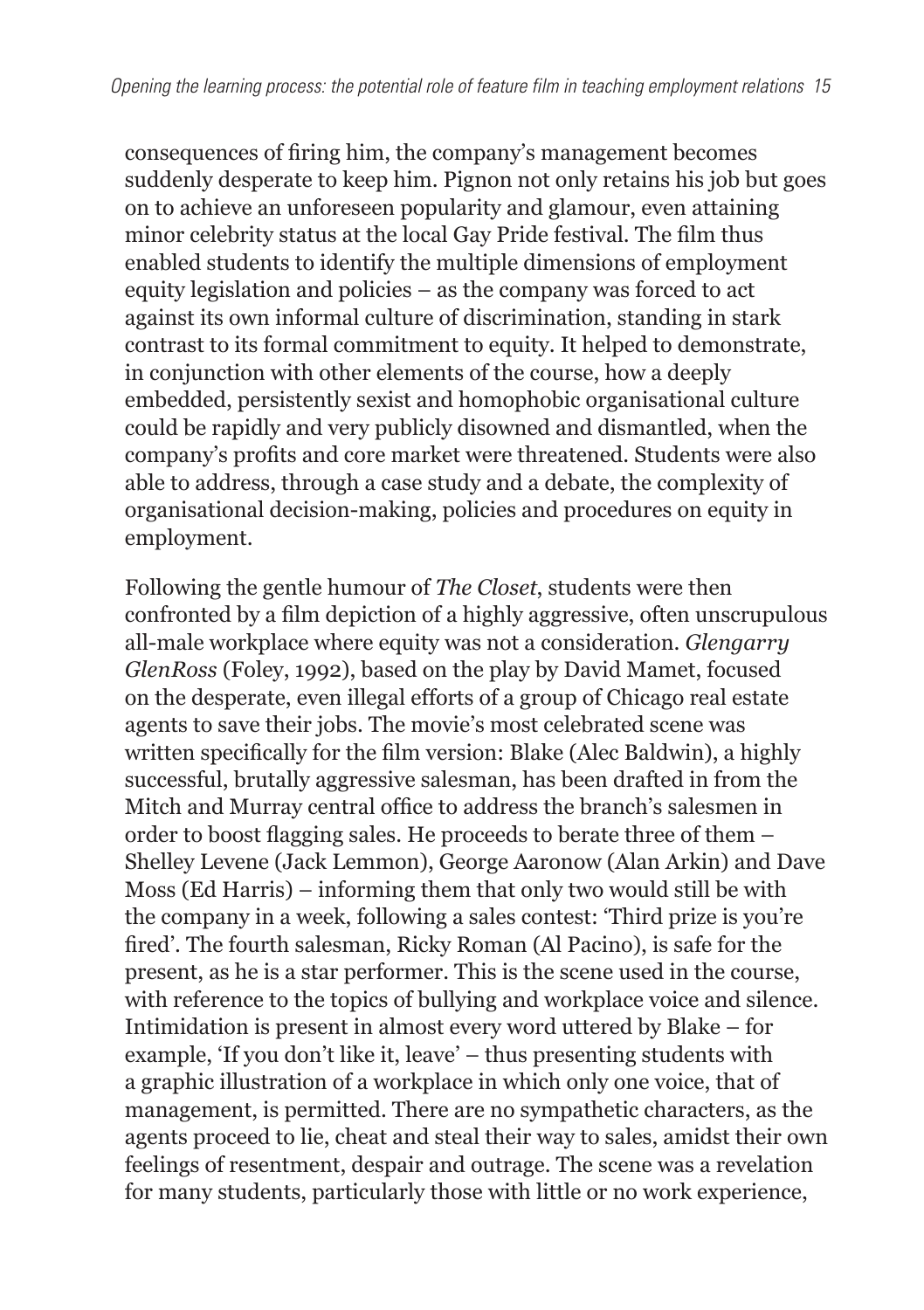providing a worst-case scenario against which students could evaluate other workplace situations, enabling them to explore issues related to workplace voice, silence and bullying. Film in this instance was particularly valuable in illustrating the operation of silence and inaction through the imposition of managerial power (see Lukes, 2005).

More light-hearted but no less confronting was the extract shown in the following week, from *9 to 5* (Higgins, 2007). Very much of its place and time (USA, 1980), the film was introduced during class discussion on gender discrimination and harassment. A particular strength was its illustration of the multiple forms of discrimination and harassment. Thus the blatantly discriminatory manager, Franklin Hart Jr. (Dabney Coleman), overlooks Violet Newstead (Lily Tomlin) for promotion, appointing a less experienced man: 'Clients would rather deal with men when it comes to figures', he states bluntly. Hart repeatedly sexually harasses his secretary, Doralee Rhodes (Dolly Parton): 'You mean so much more to me than a dumb secretary'; and hurls verbal abuse at Judy Bernly (Jane Fonda) as the Xerox machine goes rapidly haywire: 'Any moron could operate this thing.' The tables, though, are eventually turned – in the movie, at least. These brief scenes helped to capture the immediate consequences and enduring damage of discrimination and harassment, adding impact to textual and lecture presentations. Students were able to assess how much or how little had changed with respect to the contexts of their own workplace and national cultures, policies and legislation and to relate the film events to a case study and debate on gender discrimination and harassment.

Context was also crucial to the final film extract discussed in the course, from *Up in the Air* (Reitman, 2009). During the GFC and its aftermath, mass corporate downsizing in the USA prompted soaring demand for the services of professional downsizing firms. The film's central character, Ryan Bingham (George Clooney) is employed to deliver the news to employees that their own managers are unwilling to deliver: 'pussies … who don't have the balls to sack their own employees', as he describes them. In its opening few minutes, *Up in the Air* conveys the human dimensions of job loss with remarkable power, as Bingham conducts a (literally) rapid-fire series of terminations. He seeks to defuse the process through following a tested formula, focusing on a future he knows is bleak but which he portrays as full of promise: 'Anyone who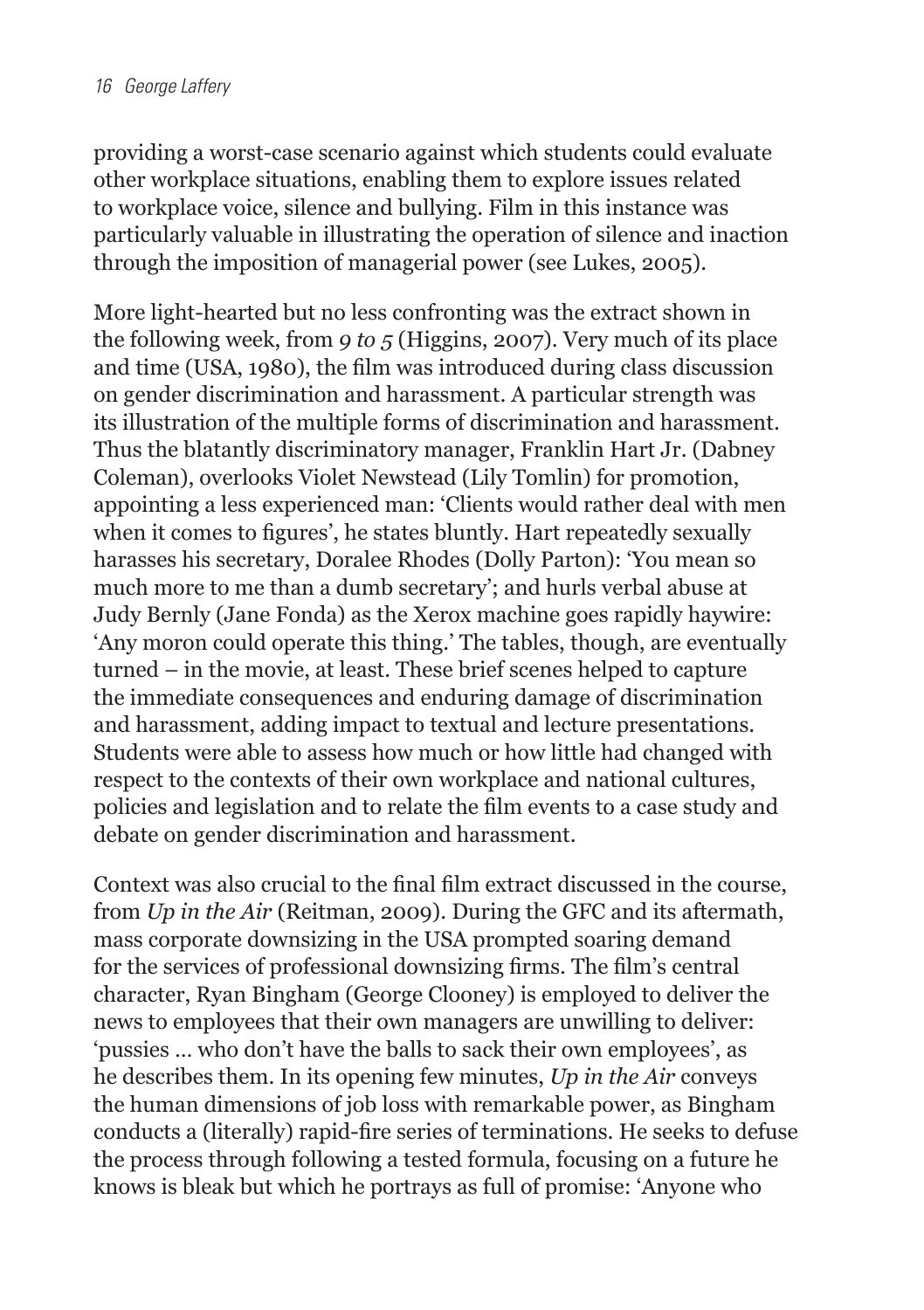ever built an empire or changed the world sat where you are right now, and it's because they sat there that they were able to do it.' Bingham is the ideal downsizer, having dispensed with all unnecessary baggage, such as possessions and relationships, as he is most at home when 'up in the air', accumulating mileage points. He knows none of the people he fires – and he never will. All the emotion emanates from the employee's side. As one exclaims: 'This is what I get in return for 30 years of service for my company? And they send some yoyo like you in here, to try to tell me that I'm out of a job? They should be telling you *you're* out of a job.' Students are thus confronted in the opening few scenes with the emotionally devastating human consequences of what may appear initially to be bloodless financial decisions. These scenes, then, informed class discussion and debate on redundancy and dismissals. The emotional aspects of the employment relationship, those aspects rarely addressed in texts, became undeniable.

Therefore, these film extracts within a specific learning context could provide a collective experience in which students developed emotional closeness and empathy with different characters, in contrast to the distance and detachment demanded of many of them in their everyday working lives – for example, as middle managers. The unspoken signs of the workplace – from a raised eyebrow to physical intimidation and abuse – were illustrated dramatically: a non-verbal language often reinforced by words, impossible for students to ignore. Multiple issues could even be raised in a single film extract: for example, in a few minutes of *9 to 5* the topics of gender-based discrimination, sexual harassment, organisational misconduct and unfair dismissals were made explicit. The extracts also helped to illustrate the need for historical contextualisation, a consistent theme in the course, particularly national and international political-economic developments – for example, the Great Depression in the case of *Modern Times* or the Global Financial Crisis in the case of *Up in the Air*. Thus students were enabled to explore the interrelationships between workplaces, organisational strategies and these broader contexts over time – for example, the effects of fluctuations in employment growth and unemployment on workforce planning.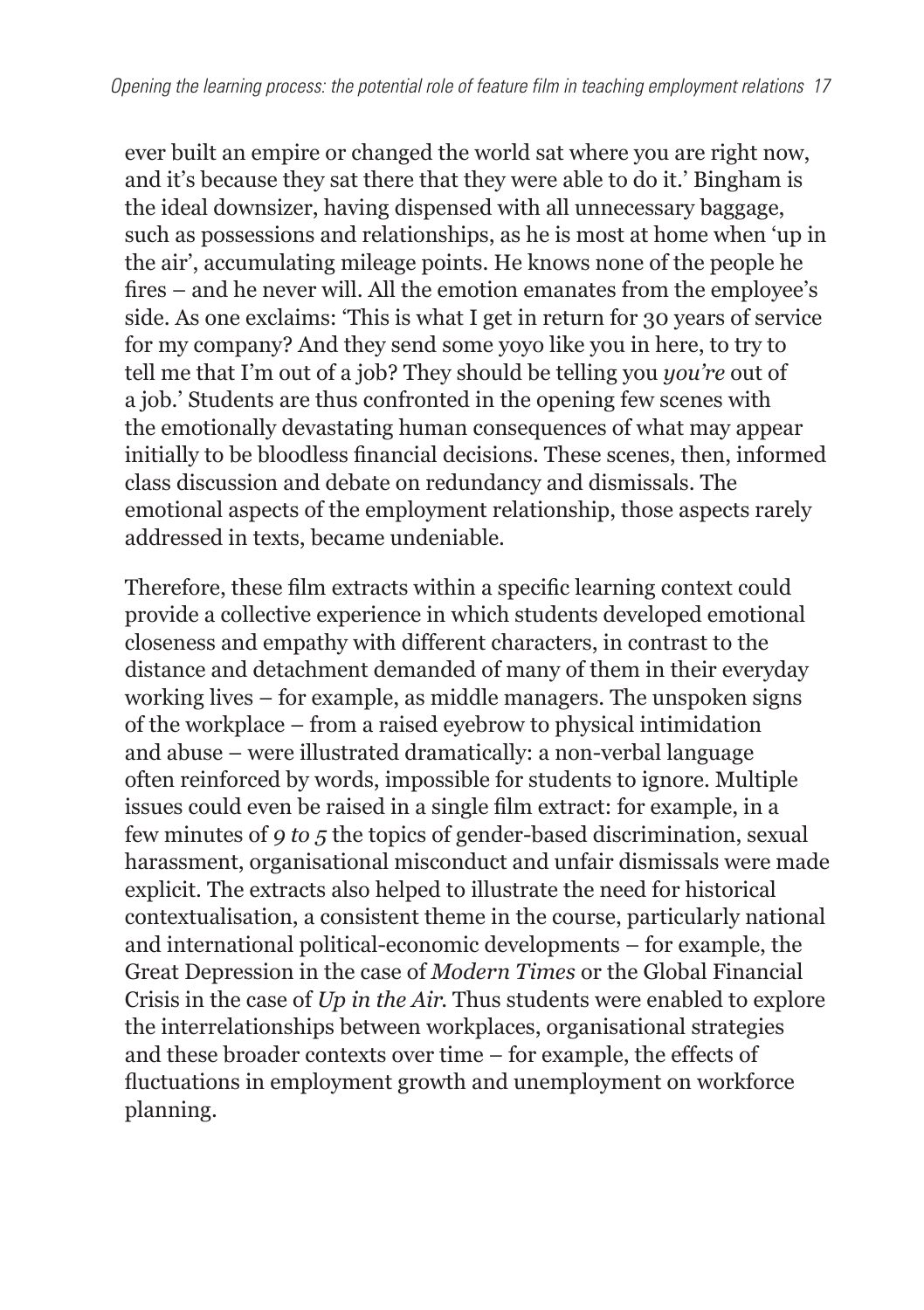## **Assessing the effectiveness of feature film**

Several qualitative and quantitative sources were drawn upon over the successive offerings of the course, to assess the effectiveness of the film extracts – that is, the extent to which they added new dimensions to the learning experience. First, two main informal methods of evaluation were adopted: direct observation by the lecturer on how and to what extent the extracts enhanced both class discussions and student learning, as demonstrated through their class participation and assessment items; plus a brief (5-10 minutes) direct discussion between lecturer and students conducted at the end of each class, in order to capture immediate responses on the effectiveness of each film extract in relation to other teaching components of the course. Second, these informal methods were complemented by two formal, anonymous questionnaire surveys of the course (one online, one paper-based), which included open-ended questions on its most and least effective aspects and suggestions for improvements. In order to reduce the possibility of survey fatigue among students, these formal evaluations were relatively brief, lasting no more than fifteen minutes. The survey questions provided numerical indicators on a five-point Likert scale of student views on the overall effectiveness of the course, while the openended questions enabled them to provide comments on the specific effectiveness of the film extracts. These specific responses were almost entirely positive, while students were happy to provide comments on the value of particular films, with a particular focus on their relevance to the topics under discussion.

From this combination of formal and informal evaluation sources, it became evident that the situations portrayed in these film examples, in conjunction with discussions on debate issues and case studies, led to students developing more complex, reflective and negotiated responses that questioned the logic and suitability of actions based on a single perspective – usually that of 'the organisation' or its management. These responses included the integration of different cultural perspectives in reaching decisions, embracing a pluralism that recognised others' views as legitimate. The use of film in these contexts, then, helped to encourage both diversity in not only participants' ways of knowing but also in their ways of feeling and identifying with people and situations emotionally, these processes being constantly interrelated.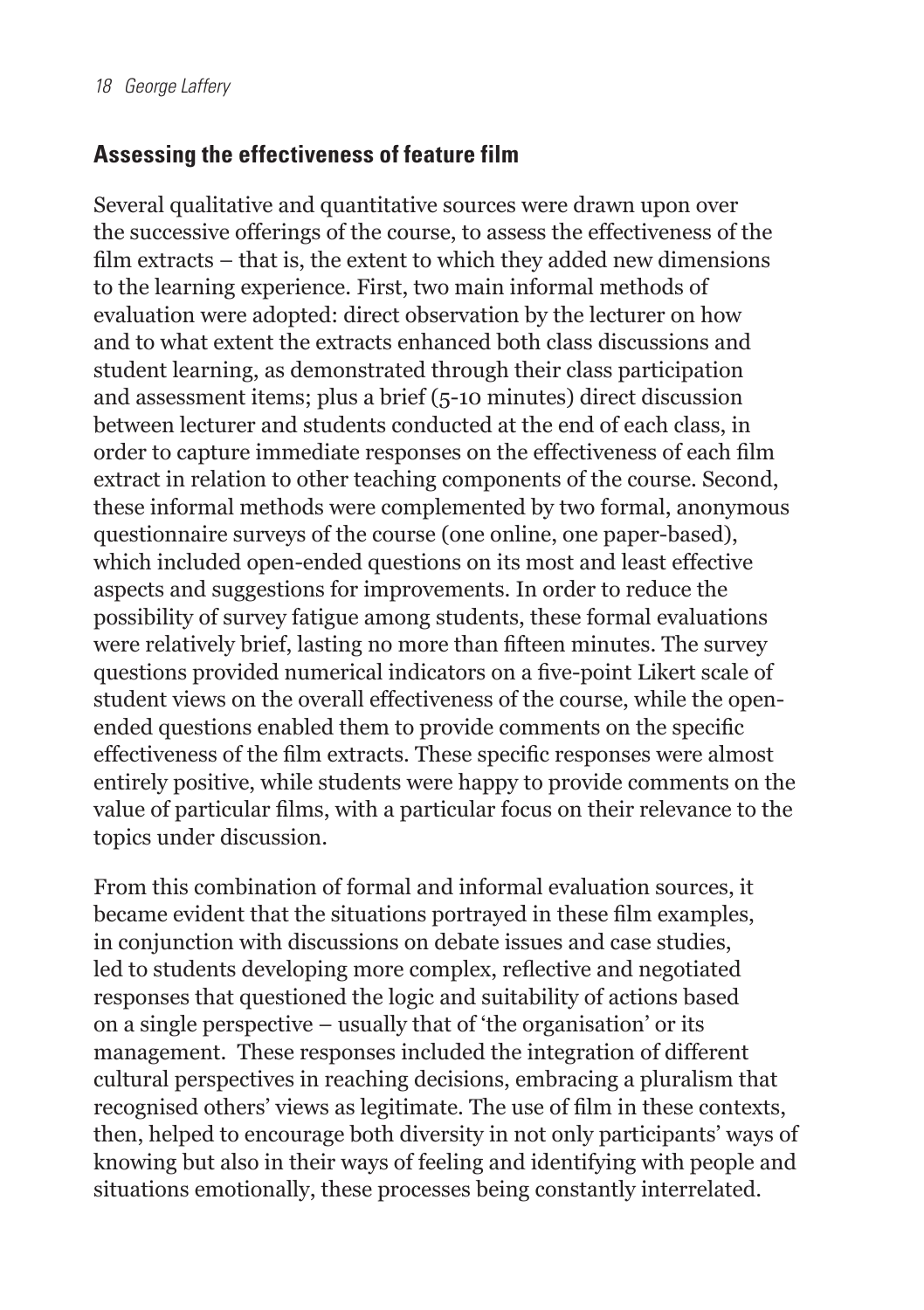The film extracts provided scenarios which assisted both students and the lecturer to apply theories of strategic planning and implementation to a range of scenarios, both fictional and factual, in case studies and debates, and to explore relationships often more complex than could be accommodated by the available models usually deployed in employment relations. All participants could enrich their understandings of issues through apprehending alternative perspectives that were opened up by the contextually integrated use of film.

Initially, though, not all students were entirely happy with the role allocated to the film extracts: especially for several students from non-English-speaking backgrounds, it added to their sense of uncertainty, while other students expressed scepticism concerning the introduction of films seen as less than serious. Yet, once the connections with other elements of the course, particularly assessment items, were clarified, students expressed more enthusiasm for the role occupied by feature film. Indeed, the extracts were frequently mentioned as a highlight, while numerous students, mostly from non-English-speaking backgrounds, volunteered that, following the collective experiences opened up by the extracts, they felt more integrated with their peers. In the words of one student, 'I used to think I would be laughed at – but now I know that other people are thinking the same things.'

Several students from non-English-speaking backgrounds also ventured that they felt more prepared to assert their opinions, including disagreement – which had previously posed cultural difficulties for them. As one said, 'It's OK to think differently – and say it.' Therefore, the integration of film in this course stimulated at least a partial democratisation and diversification of the learning process, as numerous students moved from silence to voice, bringing a wider range of personal experiences, backgrounds and perspectives to the overall learning process and expanding the issues for debate and discussion. In this regard, accessibility, especially for students from non-English-speaking backgrounds, proved to be a particularly vital criterion for selecting extracts, in order to reduce uncertainty and increase the possibility of a more open, participatory, collective learning experience. For example, the silent movie, *Modern Times*, could virtually eliminate English language barriers. In contrast, an English language extract with a high level of colloquial expressions, especially where delivered sarcastically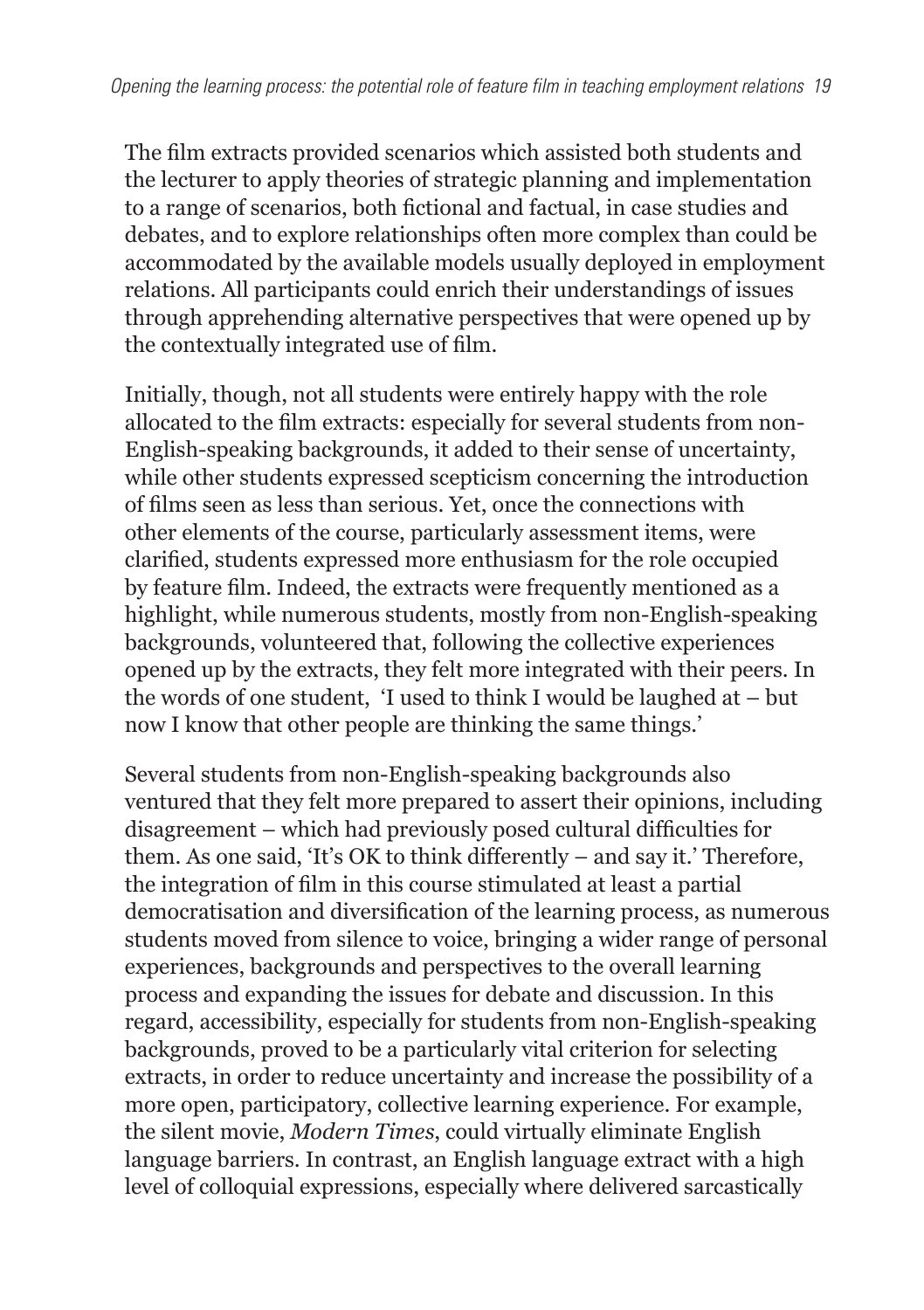or with innuendo, as in *Glengarry GlenRoss*, could present difficulties. The French film, *The Closet*, when shown in its dubbed English version, reported by several international students to be more readily accessible than the subtitled version, in fact proved more immediately accessible for students from non-English-speaking backgrounds. In the case of *Glengarry GlenRoss*, the lecturer provided an explanation of the intent and impact of the sarcasm and innuendo, which were usually associated with bullying and intimidation. Thus predicting and increasing accessibility emerged as an occasionally complex exercise.

Inclusion of feature film extracts in this course contributed to a collective experience through which students could achieve identification and empathy not only with fictional characters but also with fellow students from very different backgrounds and with groups discussed in the accompanying debates and case studies. Film conveyed situations and identifiably 'human' dimensions with a pressing sense of immediacy arguably impossible to convey in print. Hence the learning possibilities identified in the initial example that inspired the introduction of film in this course, 'illegal' Mexican immigrants to the USA, were enhanced, replicated and reconfigured in several new contexts. As Jarvis (2012: 754) notes, though, the efforts of educators to achieve greater identification and empathy among students can have very uneven outcomes on different students, depending on background and context. For example, in this course the showing of *9 to 5* in conjunction with a debate and case study on contemporary employment discrimination engendered cross-national disagreements among students on gender-related practices and policies. Students' experiences underscored how differences may often not be reconciled and unexpected schisms may emerge.

Therefore, the potential for integration should not be exaggerated – as illustrated by a single event during one showing of *The Closet*. On seeing the photo of two men (Pignon and fabricated partner) embracing, three Saudi Arabian women students stood up and silently walked out. They returned the following week without saying a word and without expressing any concern about the torrent of expletives in the next film shown, *Glengarry GlenRoss*, which had been preceded by a standard 'explicit language' warning. Words, though, were scarcely necessary to illustrate how cultural borders can be crossed, even inadvertently.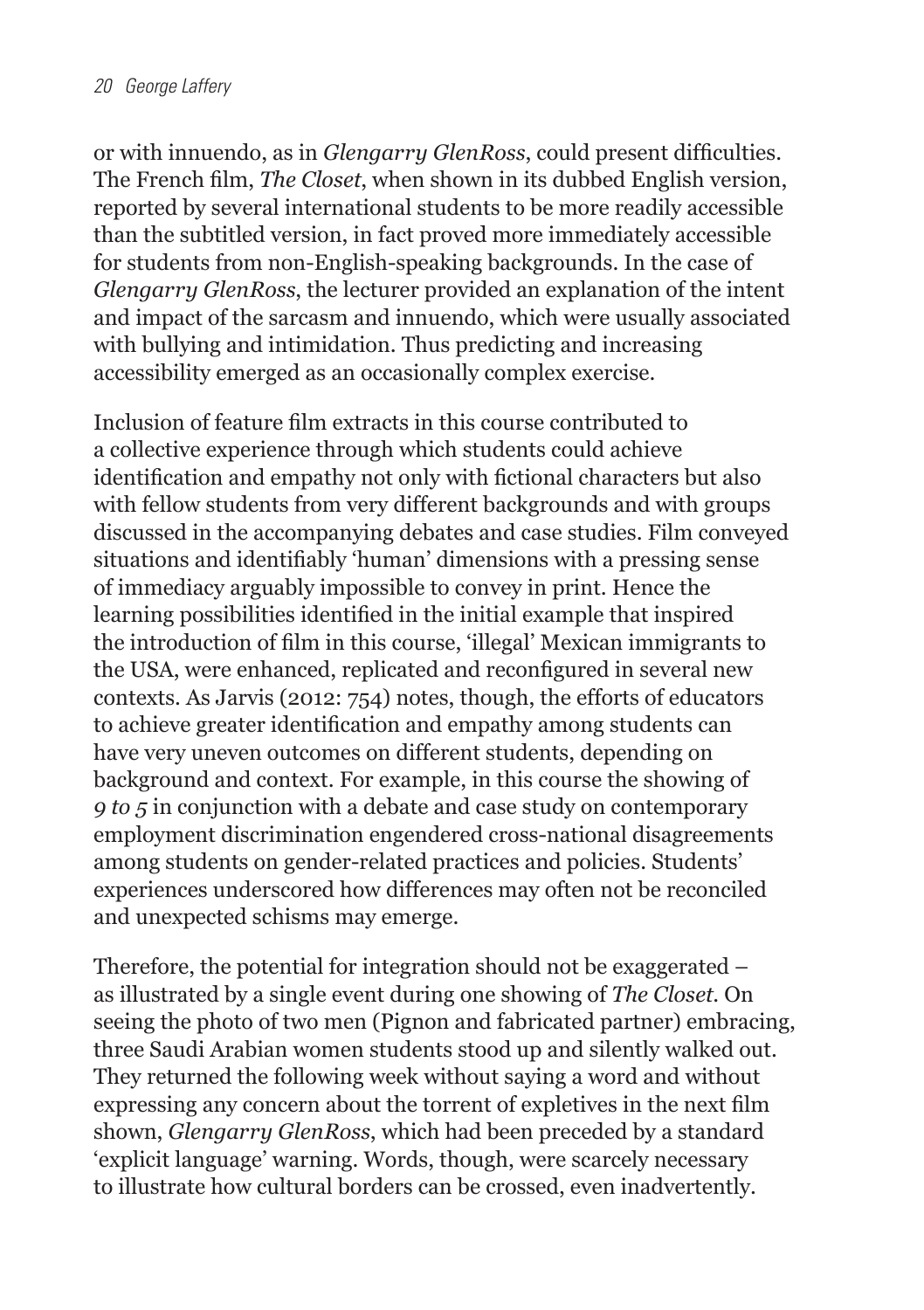It is at least arguable, though, that such borders *should* be crossed if employment and equity issues are to be addressed seriously. This instance indicated how the openness afforded by a feature film, therefore, may lead to unanticipated consequences: the particular showing of *The Closet* closed off discussion for the Saudi Arabian students, leading to the vexed question of whether or not the lecturer should effectively self-censure or should make those potential issues explicit at the outset. In this case, a brief warning was provided for subsequent showings.

Therefore, the extent to which students are able and/or willing to engage can fluctuate within the context of a particular class and according to the extent of openness or closure a class and their own backgrounds may provide. The effectiveness of film can vary widely with context and cohort, whereby one extract can be valuable in one setting and for certain students and less valuable in others. Consequently, evaluating their effectiveness requires assessing the responses of various student groups. Overall, the use of film in these contexts nonetheless revealed a complex, participatory learning process in which everyone experienced, to varying degrees, a reorientation of their respective understandings of a topic and of their own relationships to it – that is, film contributed to a degree of personal change and development within the teaching and learning process. As observed by Maggioni and Parkinson (2008), openness to multiple possible truths can enable students to apprehend and evaluate a range of alternatives – each of which may have greater or lesser relevance according to situation and context. In the most successful instances here, differences were made explicit and debate was integral to the content and conduct of the course from the outset. Pluralism, as the acknowledgement of and engagement with alternative perspectives, became an integral characteristic of the course – facilitated by debate questions that opened up a range of competing views.

The integrated use of film in the teaching and learning process, therefore, can enable us to identify with specific situations and the people within those situations, in order to develop more emotionally informed understandings that complement other teaching and learning resources and methods. The integration of feature films within the broader learning context poses a further crucial question: how to maintain a learning (rather than exclusively entertainment)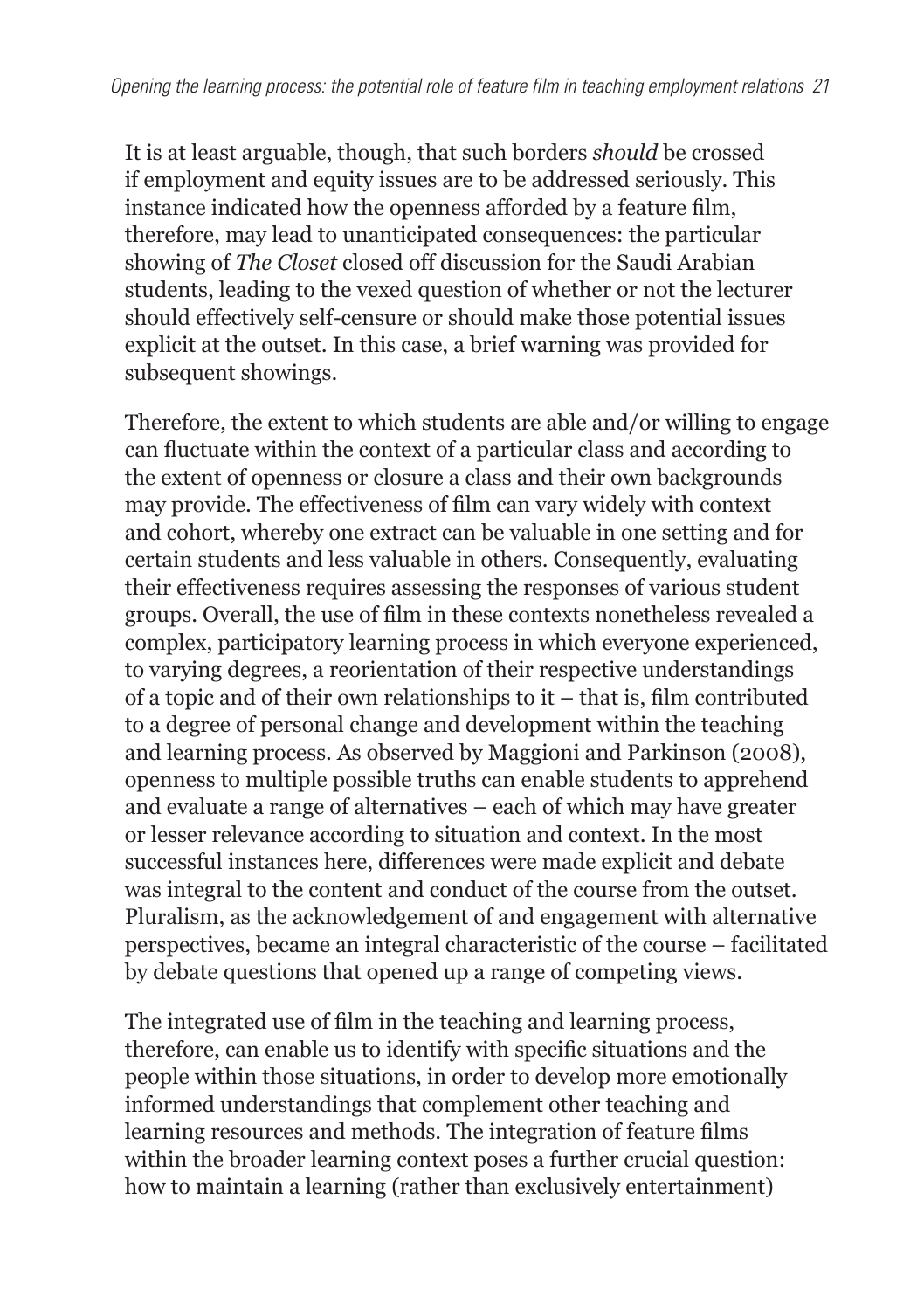environment, while recognising the inherent paradox that the learning value of a feature film is that it is often engaging and entertaining: its capacity to entertain opens up possibilities for engagement. A particular strength of the films discussed here was their entertainment value, particularly humour, which ensured engagement. However, in order to maintain purposeful engagement, only scenes that were directly relevant to the week's topic were shown. A major consideration was how much of a film, within copyright constraints, should be shown: in this case, twenty minutes constituted the maximum, to ensure that engagement with the week's topic was retained. The films were not shown in their entirety as separate events but integrated as brief extracts into the teaching and learning process, in order to link them directly to previous and subsequent discussions.

Dorothy Parker once famously, but perhaps apocryphally, said of a performance by the young Katherine Hepburn that she had run 'the gamut of emotions from A to B'. In contrast, the use of film in student learning can assist us to draw on the A to Z of emotions that occur in the world of work, adding a significant dimension of openness to discussions. Although the situations depicted may be uncertain and even dangerous, film offers a safe, inclusive environment in which to address them and in which the problems of passivity and silence, especially in this case from students from non-English-speaking backgrounds, can be addressed. Fictional examples, such as those provided by feature films, afford us considerable licence in this regard: so long as characters are not readily identifable as real people, we can say virtually anything we like about them – an observation that of course extends to both written and other audiovisual representations. Yet often they provide potential sources of insight and analysis that would be impossible for any empirical research – for example, the kinds of bullying and harassment depicted in several scenes from these films would normally be revealed only in legal proceedings. Through discussing them in fictional form, though, students could explore potential strategies for the prevention of bullying with a considerable degree of freedom. The fictional situations depicted in feature films, believable to greater or lesser degrees, provided a basis from which to draw new, more reflective arguments and conclusions that breach the confines of textbook explanations.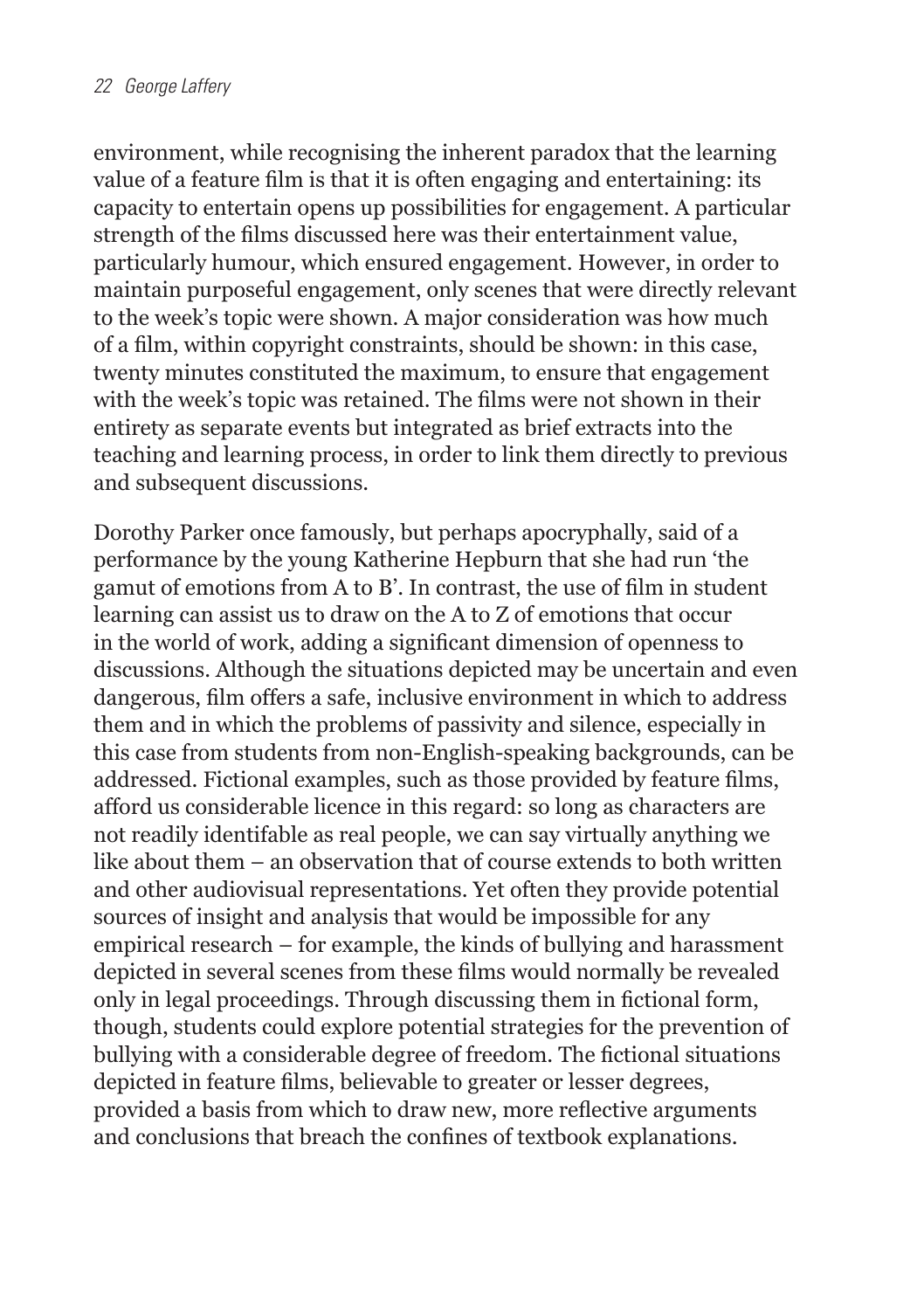## **Conclusion: opening the learning process through feature film**

Research on higher education over recent decades has stressed the development of 'deep' rather than 'surface' learning, in conjunction with strategies which stimulate 'active' rather than 'passive' student involvement (Biggs, 1999; Ramsden, 1992). These constructs have been deployed widely in the higher education literature (see Webb, 2004) and they provide a pragmatic framework for the interpretation of student learning. There is substantial evidence (for example, Trigwell, Prosser, and Waterhouse, 2004) that, where teaching staff adopt student-oriented approaches which change students' conceptions, deeper learning outcomes are more likely than in more teacher-oriented, transmission-type approaches. This paper has been concerned with the potential of film, and specifically feature films, to enhance student learning in the study of employment relations, to produce more active, complex and deeper learning experiences, while acknowledging that students have to acquire fundamental knowledge (for example, of employment law).

Effective learning invariably comprises a combination of active/passive, individual/collective, surface/deep dimensions and related teaching techniques (Mayer, 1986). Not all learning can be exciting, active and 'deep'; certain basic ('threshold') concepts and knowledge are required to reach towards any deeper understanding (Land, Cousin, Meyer, and Davies, 2006) – for example, in this case, a thorough grasp of relevant employment legislation such as workplace health and safety. The main challenge lies in adopting approaches suited to the specific content, teaching environment, student cohort, and intended learning outcomes. The use of film should be similarly contextualised. The impacts of film can be multi-dimensional, complex and frequently unpredictable: the unintended consequences from the use of film may include unexpected learning outcomes.

Student are not 'passive observers': their responses can amplify the power of a film (Champoux, 1999; see also Tipton and Tiemann, 1993). However, if debate and discussion are closed off, they may withdraw into passivity. In this respect, 'mainstream' films, rather than the lecturer's favourite arthouse movie, offer considerable advantages in already being open to a wide audience. *The Corporation*, regardless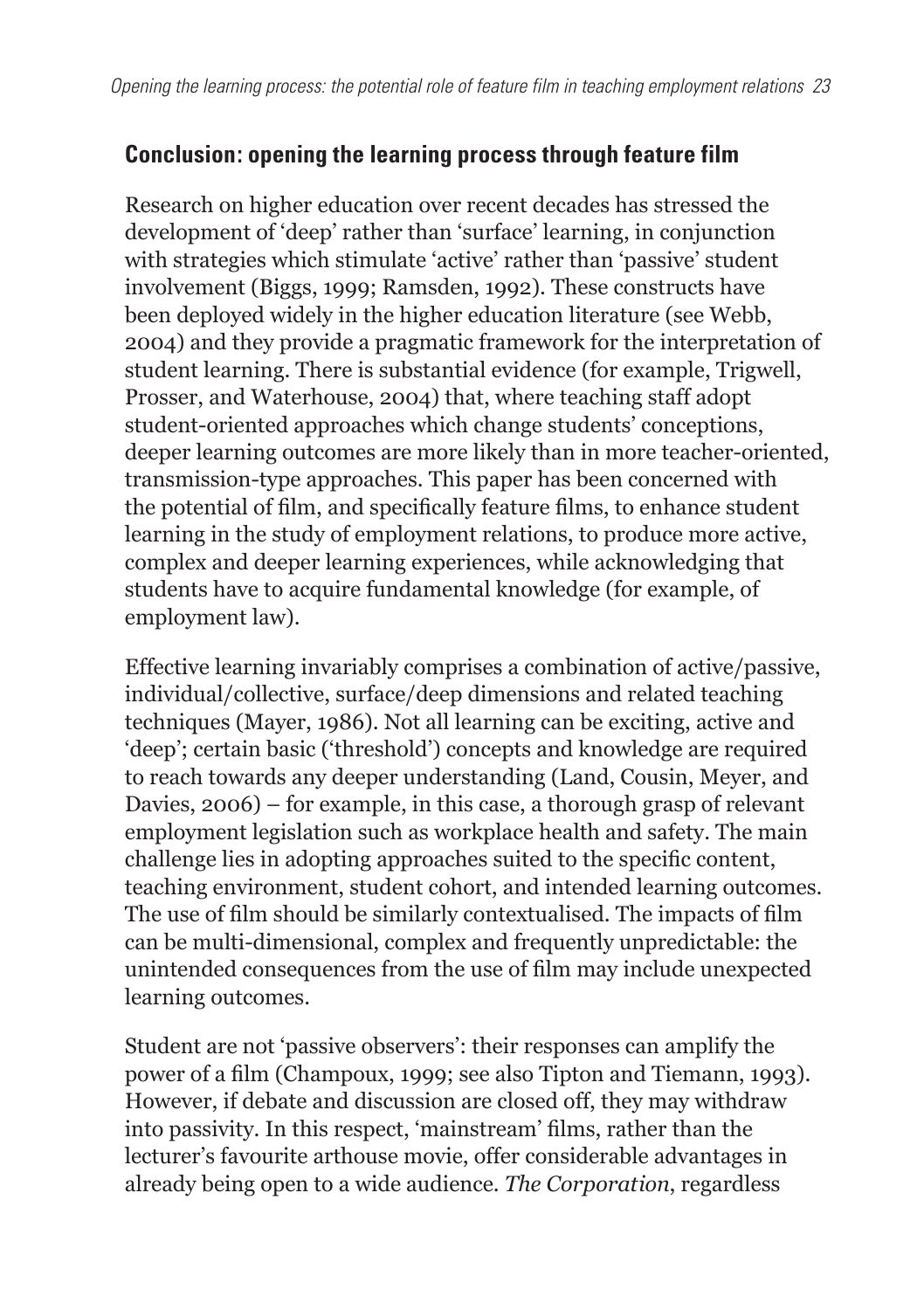of its other qualities as a film, closed off debate, providing virtually a single perspective and reducing the possibilities for students to develop more complex understandings – and, while it could well have encouraged 'deeper' learning, student disengagement largely prevented this. However, the other films used in the course were successful because they encouraged different types of learning to those provided by the other teaching and learning methods used in the course, opening up new issues that neither the lecturer nor students may have contemplated or even recognised before. Students could become to some extent participant observers, within a collectively shared experience, generating emotional closeness and empathy rather than distance and detachment – the latter position being demanded of many of them in their daily working lives. Consequently, their ability to understand the situations of individuals and groups within a range of difficult situations was enhanced.

The conceptual framework for interpreting the teaching and learning process in employment relations should be able to apprehend the complex and multidimensional issues that provide their focus. This necessitates venturing, in addition to 'surface' and 'deep' understandings, towards the apprehension of multiple perspectives that encapsulate both intellectual and emotional aspects. The constructive use of film, integrated within the learning context and providing another dimension of experience, indicates a more complex understanding of the learning process, which reveals how conflict and contradiction can stimulate discussion and debate, leading on to a reformulated, often consensus-based understanding of the issues. This participatory and experiential learning process is one in which all participants undergo a reorientation of their understandings of a topic and of their own relationship to it – contributing to a degree of personal change and development. Thus participants can identify resonances with their own workplace experiences and informal learning, which are in turn brought back to the formal learning context. The inclusion of multiple perspectives also places a considerable onus on the lecturer: to take risks with respect to learning outcomes and to acknowledge a pluralism which, depending on the characteristics of the student cohort, can encompass a range of diverse political, cultural and religious views and backgrounds. This has quite radical implications – for example, it may lead to the overt questioning of the generally 'Western' values, practices,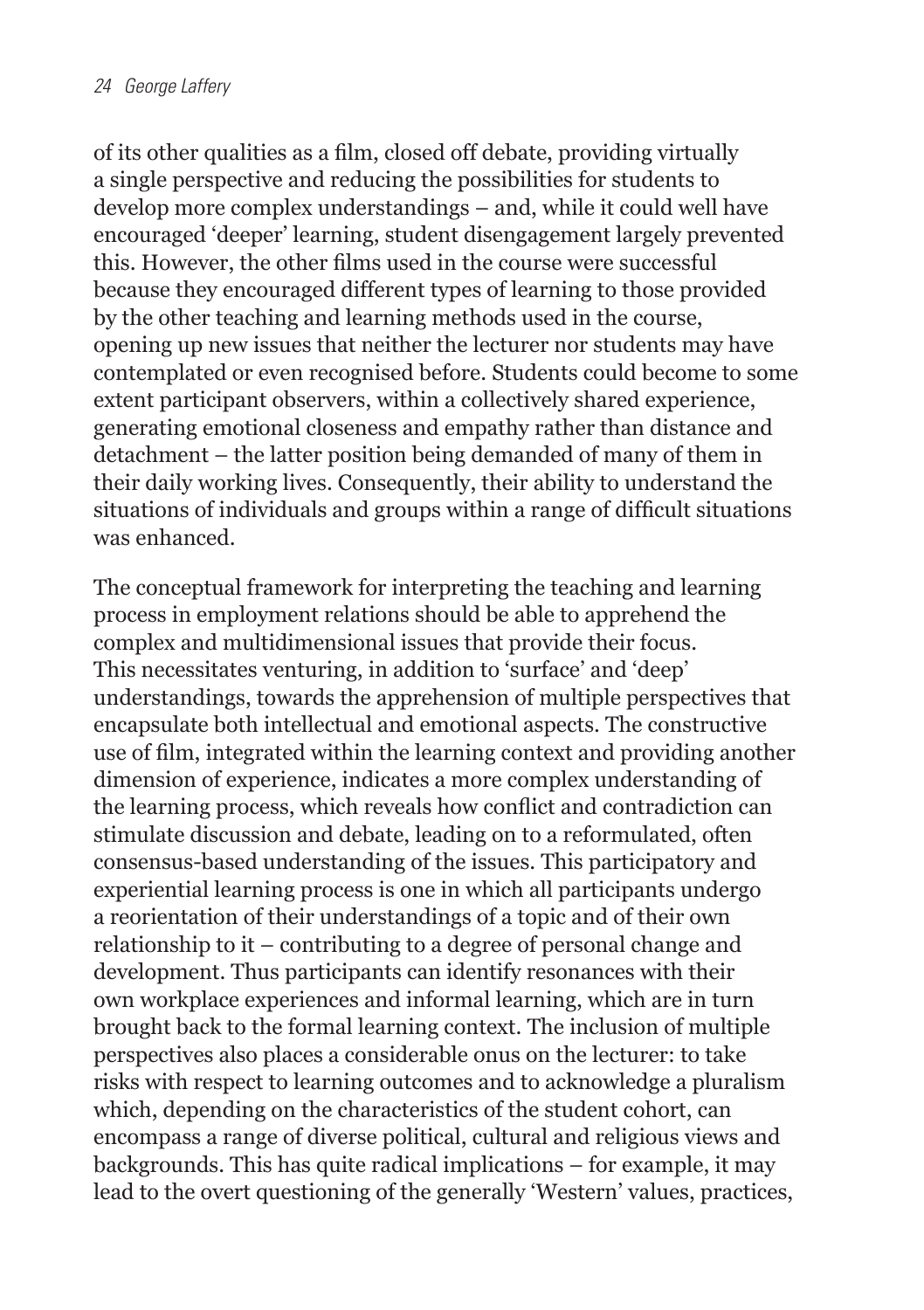assumptions and expectations contained in most employment relations, management and business literature.

To raise some open-ended questions on the use of film, questions which should be asked throughout a course and in formal evaluations: What, if anything, is the film extract adding that is new? How much should be shown? How suitable is the particular genre (for example, feature film or documentary) for the specific teaching context and learning purpose? How appropriate is the movie for the student cohort (nationality, gender, age, work experience, disciplinary background)? How well does it relate to the organisation of the class – for example, students engaged in group debates? The learning outcomes from the use of film are closely related to the answers to these questions.

#### **References**

- Akbar, M. & Abbot, J. (2004) *The Corporation* (DVD) New York, Zeitgeist Films.
- Armstrong, P. (2008) Learning about work through popular culture: the case of office work. In V. Aarkrog & C.H. Jorgensen (eds.) *Divergence and Convergence in Education and Work*, Bern, Peter Lang, 379-402.
- Batson, C., Chang, J., Orr, R., & Rowland, J. (2002) Empathy attitudes and action: can feelings for a member of a stigmatized group motivate one to help the group? *Personality and Social Psychology Bulletin*, 28, 12, 1656–1666.
- Biggs, J. (1999) *Teaching for Quality Learning at University*. Buckingham, UK, Society for Research into Higher Education and Open University Press.
- Bligh, D. A. (2000) *What's the Use of Lectures?* (6th edition) London and San Francisco, Jossey-Bass.
- Brigden, C. & Milner, L. (2013) Roll out the red carpet: Australian nurses on screen. *Working USA*, 16, 4, 505-523.
- Brown, T. (2011) Using film in teaching and learning about changing societies. *International Journal of Lifelong Education*, 30, 2, 233-247.
- Champoux, J. E. (1999) Film as a teaching resource. *Journal of Management Inquiry*, 8, 240-251.
- Chang, T. & Cryer, M. (2009) Popcorn and politics: reaching politics through film. *Labor Studies Journal*, 34, 3, 408-414.
- Chaplin, C. (2003) *Modern Times* (DVD) Los Angeles, Warner Home Video (original film version 1936)
- Dolnicar, S. (2005) Should we still lecture or just post examination questions on the web?: the nature of the shift towards pragmatism in undergraduate lecture attendance.' *Quality in Higher Education*, 11, 103-115.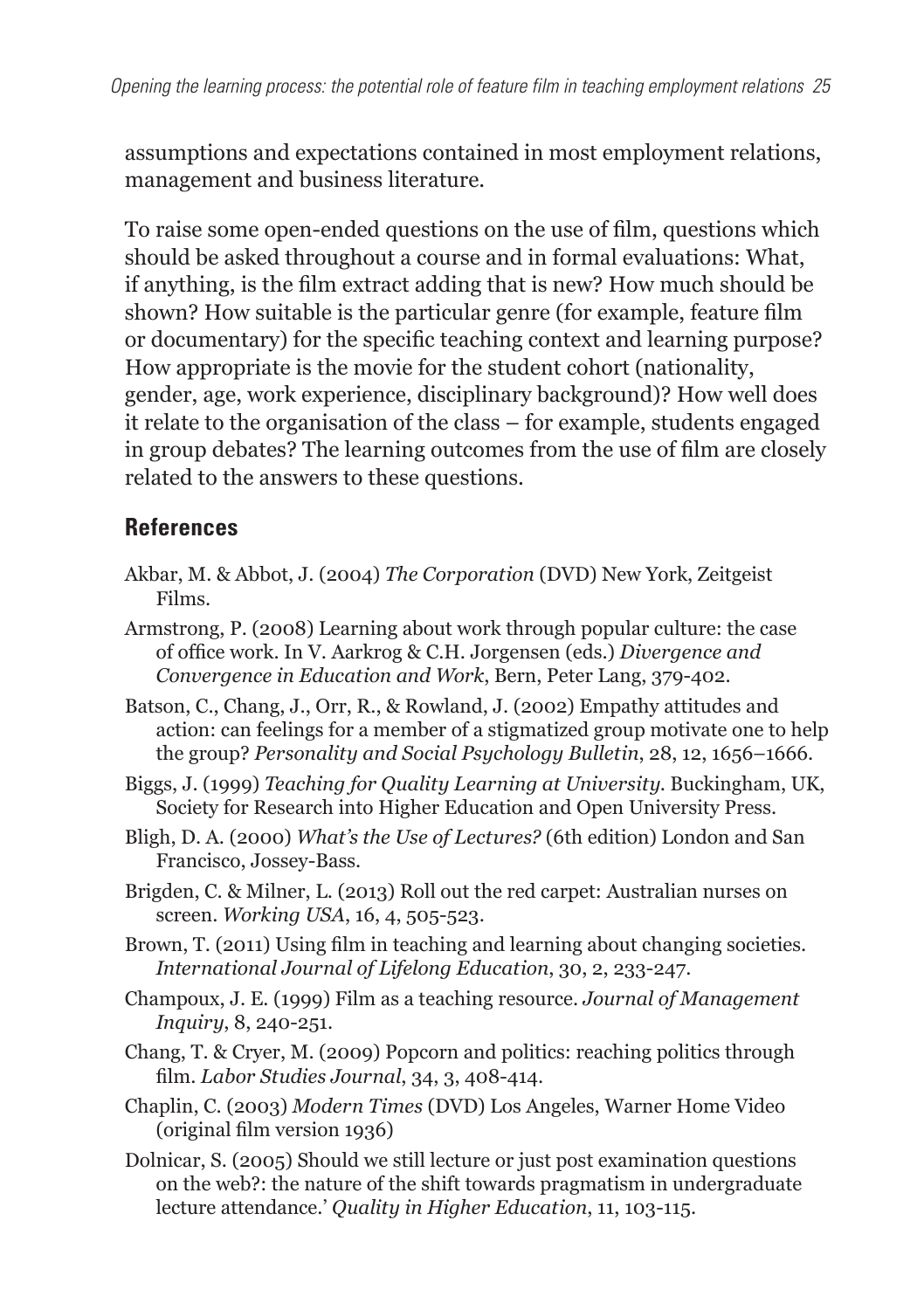- Foley, J. (1992) *Glengarry GlenRoss* (DVD) Brisbane, MRA Entertainment.
- Guy, T.C. (2007) Learning who we (and they) are: popular culture as pedagogy. *New Directions for Adult and Continuing Education*, 115, 15-23.
- Higgins, C. (2007) *9 to 5* (DVD) Sydney, Twentieth Century Fox (original film released 1980)
- Jarvis, C. (1999) Love changes everything: the transformative potential of popular romantic fiction. *Studies in the Education of Adults*, 31, 2, 109-123.
- Jarvis, C. (2012) Fiction, empathy and lifelong learning. *International Journal of Lifelong Education*, 31, 6, 743-758.
- Kaufman, D. (2002) Incorporating humour in teaching and learning. *Society for Teaching and Learning in Higher Education* conference, Hamilton, Ontario, 12-15 June.
- Kennedy, F. N., Senses, N., & Ayan, P. (2011) Grasping the social through movies. *Teaching in Higher Education*, 16, 1-14.
- Land, R., Cousin, G., Meyer, J. H. F., & Davies, P. (2006) Conclusion, in: J.H.F. Meyer & R. Land (eds.) *Overcoming Barriers to Student Understanding: Threshold Concepts and Troublesome Knowledge*, Abingdon, Oxon., Taylor & Francis, 195-206.
- Leblanc, L. (1998) Observing reel life: using feature films to teach ethnographic methods. *Teaching Sociology*, 26, 62-68.
- Loewen, J.W. (1991) Teaching race relations from feature films. *Teaching Sociology*, 19, 82-86.
- Lukes, S. (2005) *Power: a Radical View* (2nd edition) New York, Palgrave Macmillan.
- Maggioni, L. & Parkinson, M. M. (2008) The role of teacher epistemic cognition, epistemic beliefs, and calibration in instruction. *Educational Psychology Review*, 20, 445-461.
- Malcolm, J., Hodkinson, P. & Colley, H. (2003) The inter-relationship between informal and formal learning. *Journal of Workplace Learning*, 15, 7/8, 313- 318.
- Mayer, J. (1986) Teaching critical awareness in an introductory course. *Teaching Sociology* 14: 249-256.
- Nordlinger, E.A. (1967) *The Working Class Tories*. London, MacGibbon and Kee.
- Paré, A. & Le Maistre, C. (2006) Active learning in the workplace: transforming individuals and institutions. *Journal of Education and Work*, 19, 4, 363-381.
- Persson, I.A.L. & Persson, K. (2008) Fiction and film as teaching instruments in higher health care education. *Journal of Further and Higher Education*, 32, 2, 111–118.
- Pescosolido, B.A. (1990) Teaching medical sociology through film: theoretical perspectives and practical tools. *Teaching Sociology*, 18, 337-346.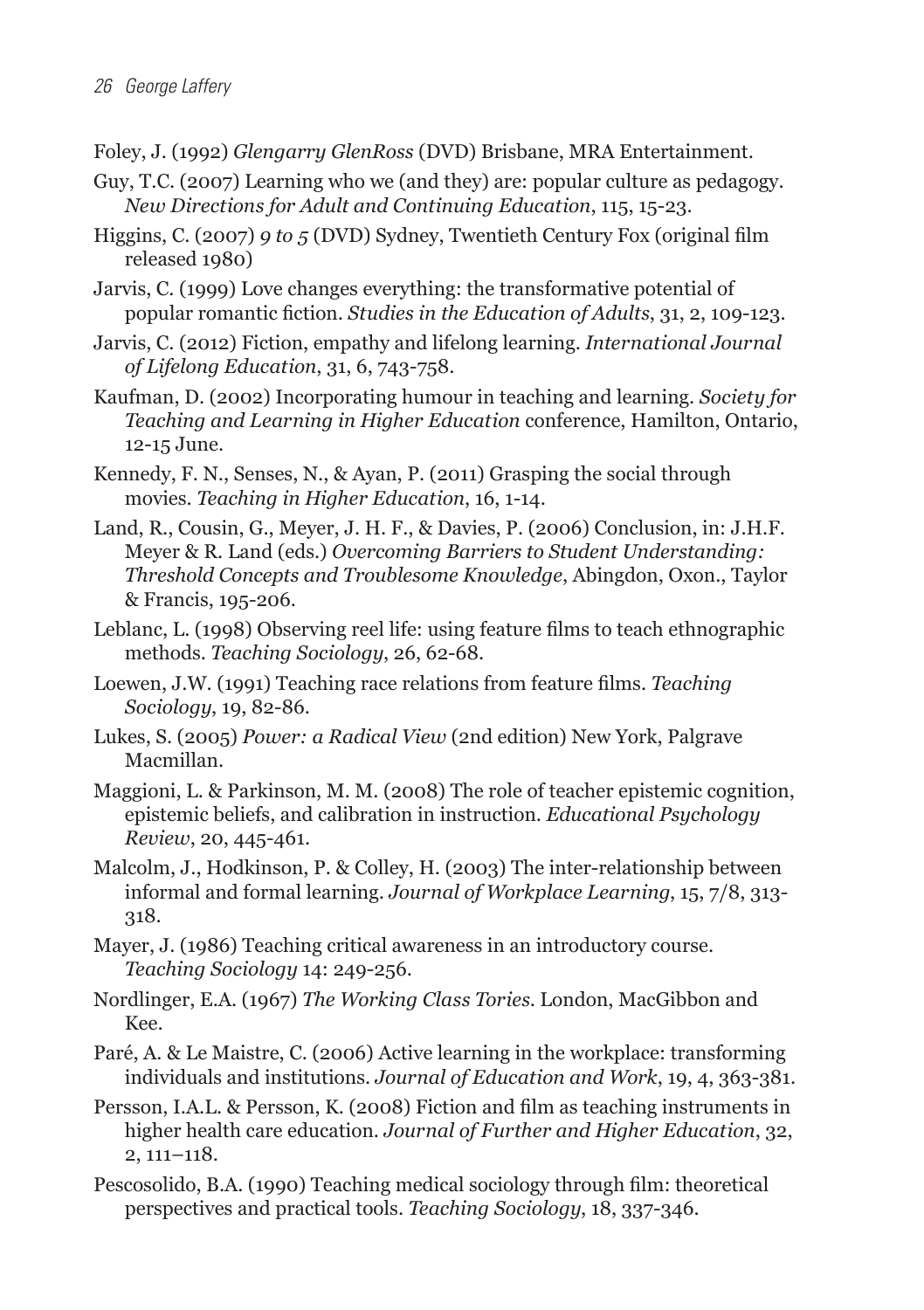- Ramsden, P. (1992) *Learning to Teach in Higher Education*. London, Routledge.
- Reitman, J. (2009) *Up in the Air* (DVD) Sydney, DW Studios/Cold Spring Pictures.
- Stuckey, H. & Kring, K. (2007) Critical media literacy and popular film: experiences of teaching and learning in a graduate class. *New Directions for Adult and Continuing Education*, 115, 25-33.
- Subramaniam, M., Perrucci, R., & Whitlock, D. (2014) Intellectual closure: a theoretical framework linking knowledge, power, and the corporate university. *Critical Sociology*, 40, 3, 411-430.
- Svallfors, S. (2006) *The Moral Economy of Class: Class and Attitudes in Comparative Perspective*. Stanford, Stanford University Press.
- Tipton, D. B., & Tiemann, K. A. (1993) Using the feature film to facilitate sociological thinking. *Teaching Sociology*, 21, 187-191.
- Tisdell, E. J., & Thompson, P. M. (2007) "Seeing from a different angle": the role of pop culture in teaching for diversity and critical media literacy in adult education. *International Journal of Lifelong Education*, 26, 6, 651-673.
- Tolich, M. (1992) Bringing sociological concepts into focus in the classroom with 'Modern Times', 'Roger and Me', and 'Annie Hall'. *Teaching Sociology*, 20, 344-347.
- Trigwell, K., Prosser, M. & Waterhouse, F. (2004) Relations between teachers' approaches to teaching and students' approaches to learning. *Higher Education*, 37, 57-70.
- Veber, F. (2001) *The Closet (Le Placard)* (DVD) Sydney, Madman.
- Webb, G. (2004) Deconstructing deep and surface: towards a critique of phenomenography. *Higher Education*, 33, 195-212.
- Wright, R. R. (2013) Zombies, cyborgs, and other labor organizers: an introduction to representations of adult learning theories and HRD in popular culture. *New Horizons in Adult Education and Human Resource Development*, 25, 1, 5-17.